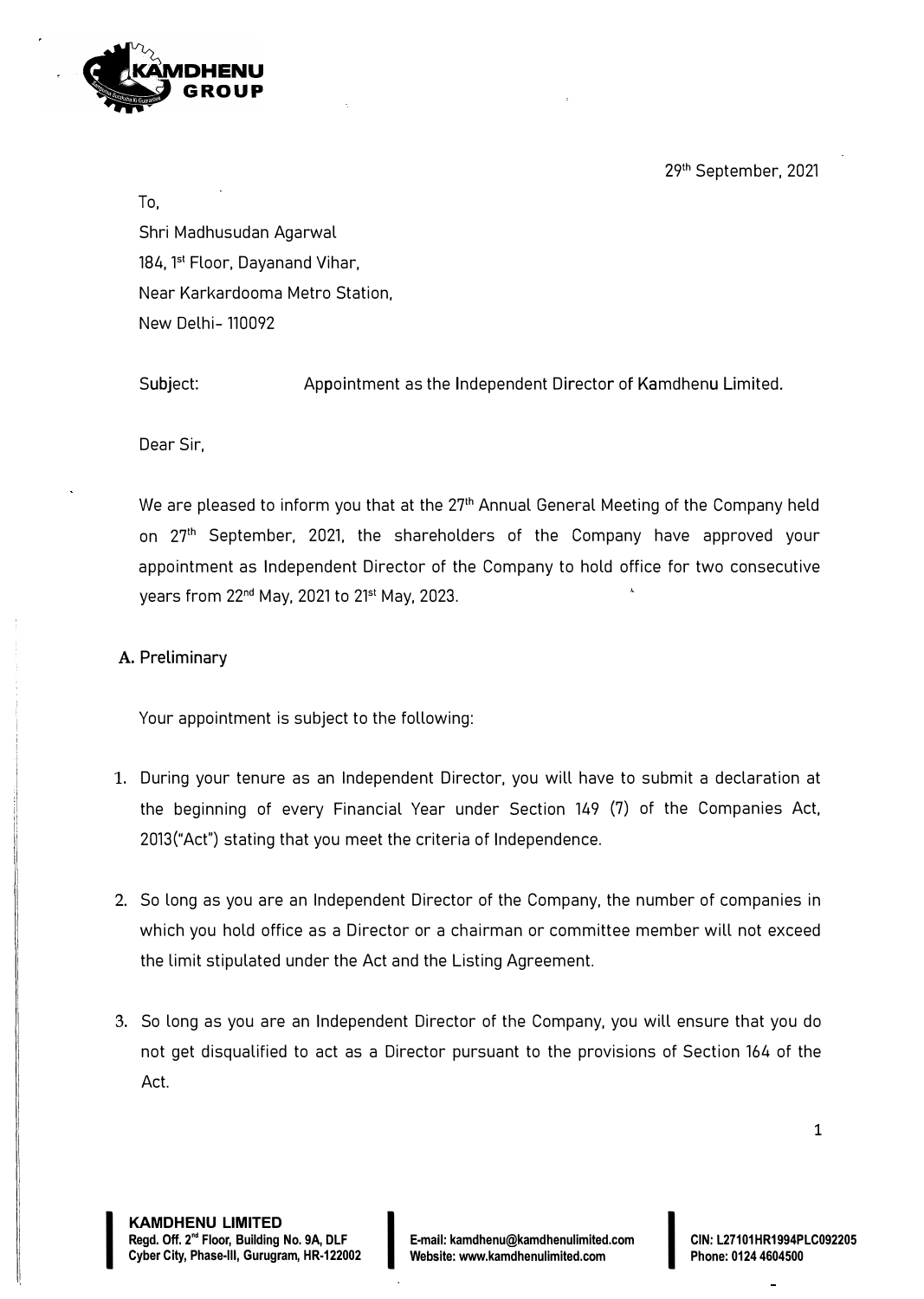- 4. You will ensure compliance with other provisions of the Act and the listing Agreement as applicable to you as an Independent Director.
- 5. If circumstances change, and you believes that your independence will be in doubt, you should discuss the same with the Chairman of the Company as soon as practicable.

## B. Term

Your Appointment is for a term of 2 years commencing from 22<sup>nd</sup> May, 2021 tou 21<sup>st</sup> May, 2023.

- C. Code of Conduct, Duties and Responsibilities
- 1. You will abide by the Company's Code of Ethics and Business Principles Applicable to Non-Executive Directors and business principles to the extent applicable to an Independent Director of the Company.
- 2. You will abide by the guidelines of professional conduct, role, function and duties as an Independent Directors provided in Schedule IV of the Companies Act, 2013.
- 3. You will not hold office as a Director or any other office in a competing firm/entity.
- 4. You are expected to stay updated on how best to discharge your roles, responsibilities, and duties and liabilities, as an Independent Director of the Company under applicable law, including keeping abreast of current changes and trends in economic, political, social, financial, legal and corporate governance practices.
- **5. You are expected to:**
	- i) take decisions objectively and solely in the interests of the Company;
	- ii) facilitate Company's adherence to high standards of ethics and corporate behavior;
	- iii) guide the Board in monitoring the effectiveness of the Company's governance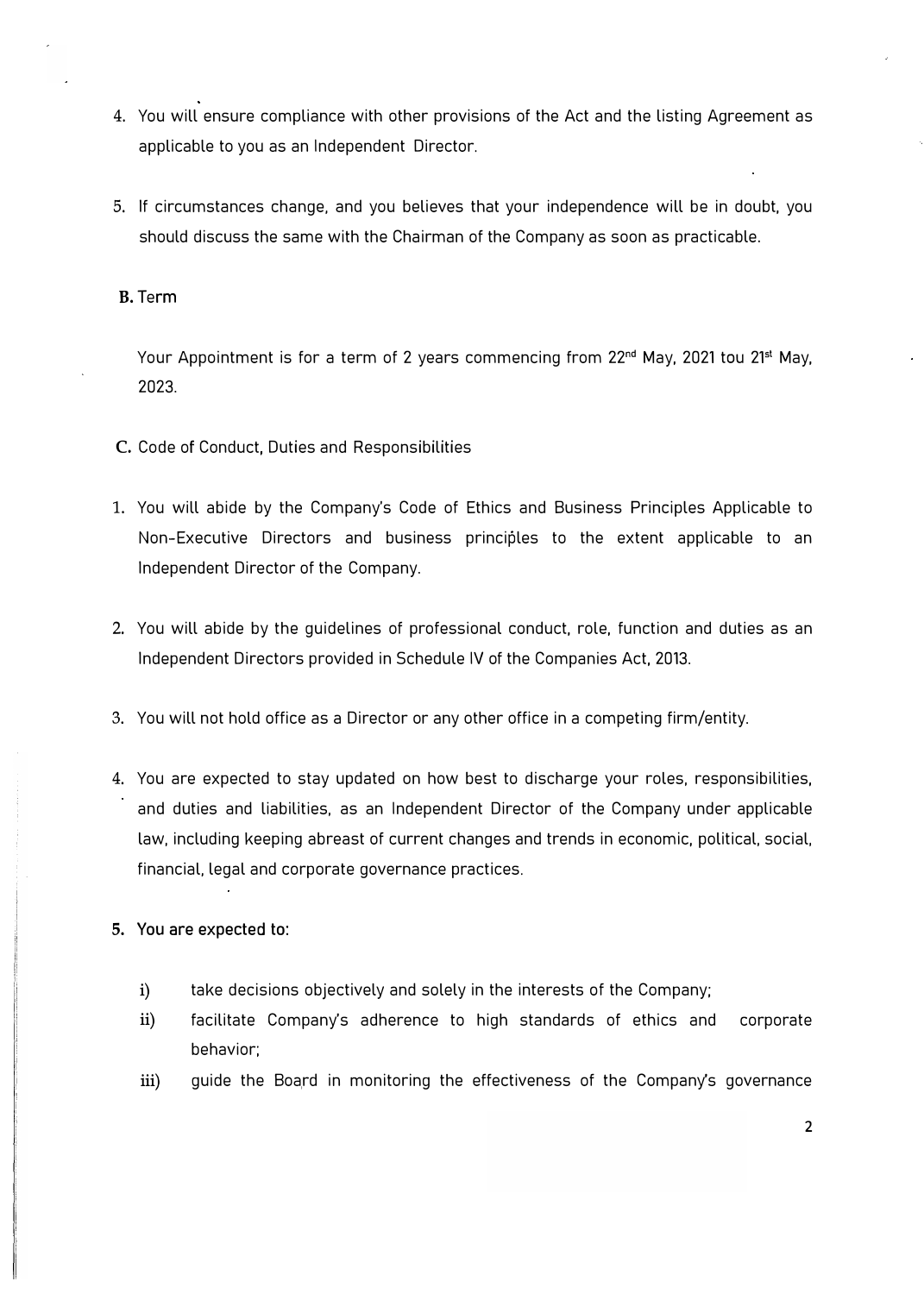practices and to recommend changes, required if any;

- iv) guide the Board in monitoring and managing potential conflicts of interest of Management, Board Members and Stakeholders, including misuse of corporate assets and abuse in related party transactions;
- v) guide the Board in ensuring the integrity of the Company's accounting and financial reporting systems, including the independent audit, and that appropriate systems of control are in place, in particular, systems for risk management, financial and operational control, and compliance with the law and relevant standards.

### **D. Performance Evaluation**

Your re-appointment or extension of term and remuneration will be decided by the Board, pursuant to a performance evaluation carried out by the Board.

#### **E. Remuneration**

Your annual remuneration will be as under:

- 1. Sitting fees for attending each meeting of the Board and its Committees as may be determined by the Board from time to time, and
- 2. You will be entitled to reimbursement of expenses incurred by you in connection with attending the Board meetings, Board Committee meetings, general meetings and in relation to the business of the Company towards hotel accommodation, travelling and other out-of-pocket expenses.
- 3. Pursuant to applicable law, you will not be entitled to any stock options.

#### **F. Insurance**

The Company will take an appropriate Directors' and officers' liability Insurance Policy and pay the premium for the same. It is intended to maintain such insurance cover for the term of your appointment, subject to the terms of such policy in force from time to time. A copy of the policy document will be supplied on request.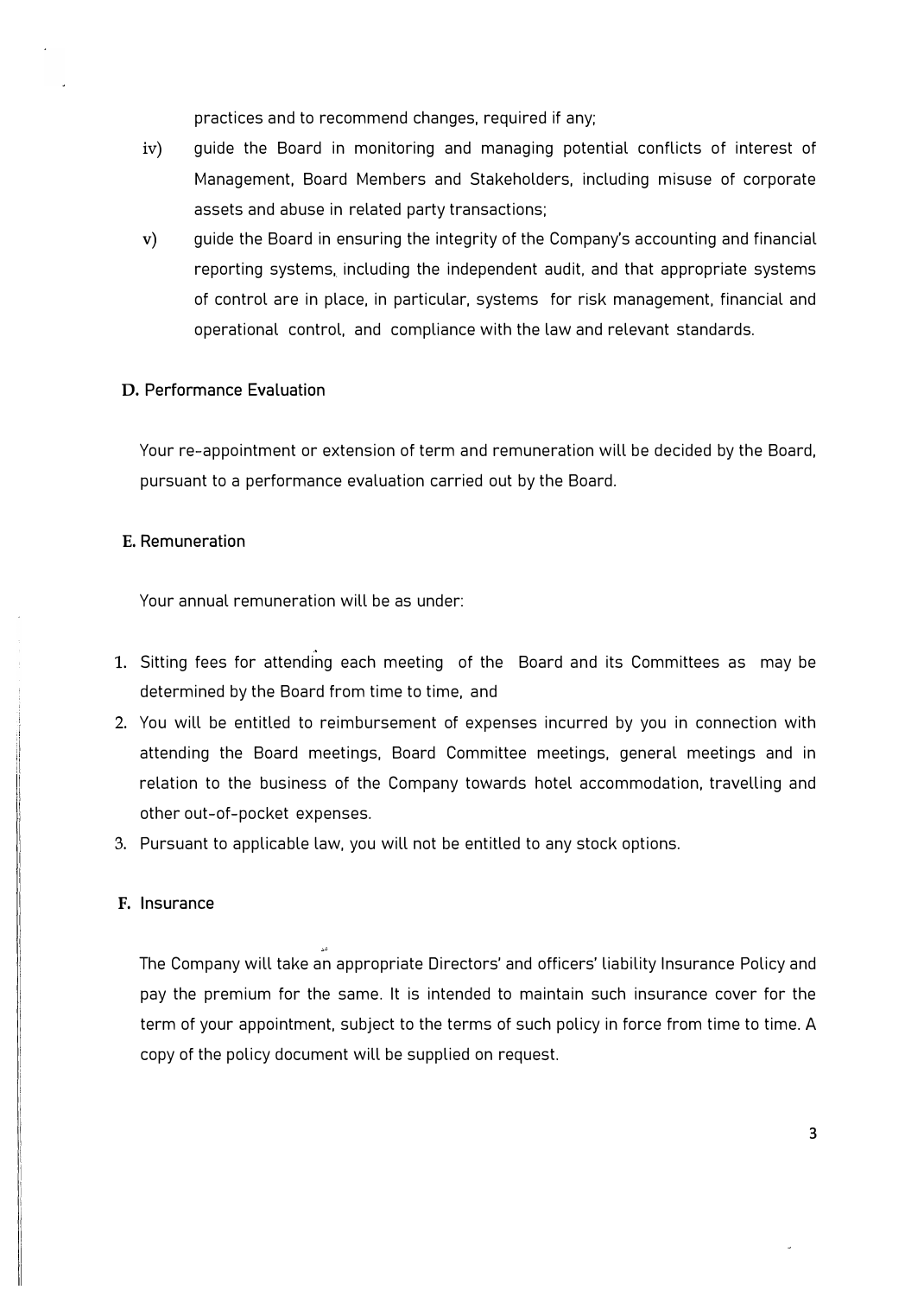### G. Training

You will be entitled to the benefit of a training program to familiarize yourself with the business and affairs of the Company, growth plans, the peculiarities of the industry in which the Company operates its goals and expectations and long term plans and objectives.

## **H. Miscellaneous**

You will have access to confidential information, whether or not the information is marked or designated as "confidential" or "proprietary", relating to the Company and its business including legal, financial, technical, commercial, marketing and business related records, data, documents, reports, etc., client information, intellectual property rights (including trade secrets), ("Confidential Information").

You shall use reasonable efforts to keep confidential and to not disclose to any third party, such Confidential Information.

If any Confidential Information is required to be disclosed by you in response to any summons or in connection with any litigation, or in order to comply with any applicable law, order, regulation or ruling, then any such disclosure should be made, to the extent possible, with the prior consent of the Board.

## I. **Governing Law**

The Appointment and the terms are governed by the laws of India.

## **J. Relationship**

The appointment constitutes neither a contract for services nor a service contract. There will be no relationship of employer and employee as a consequence of appointment as a director of the Company.